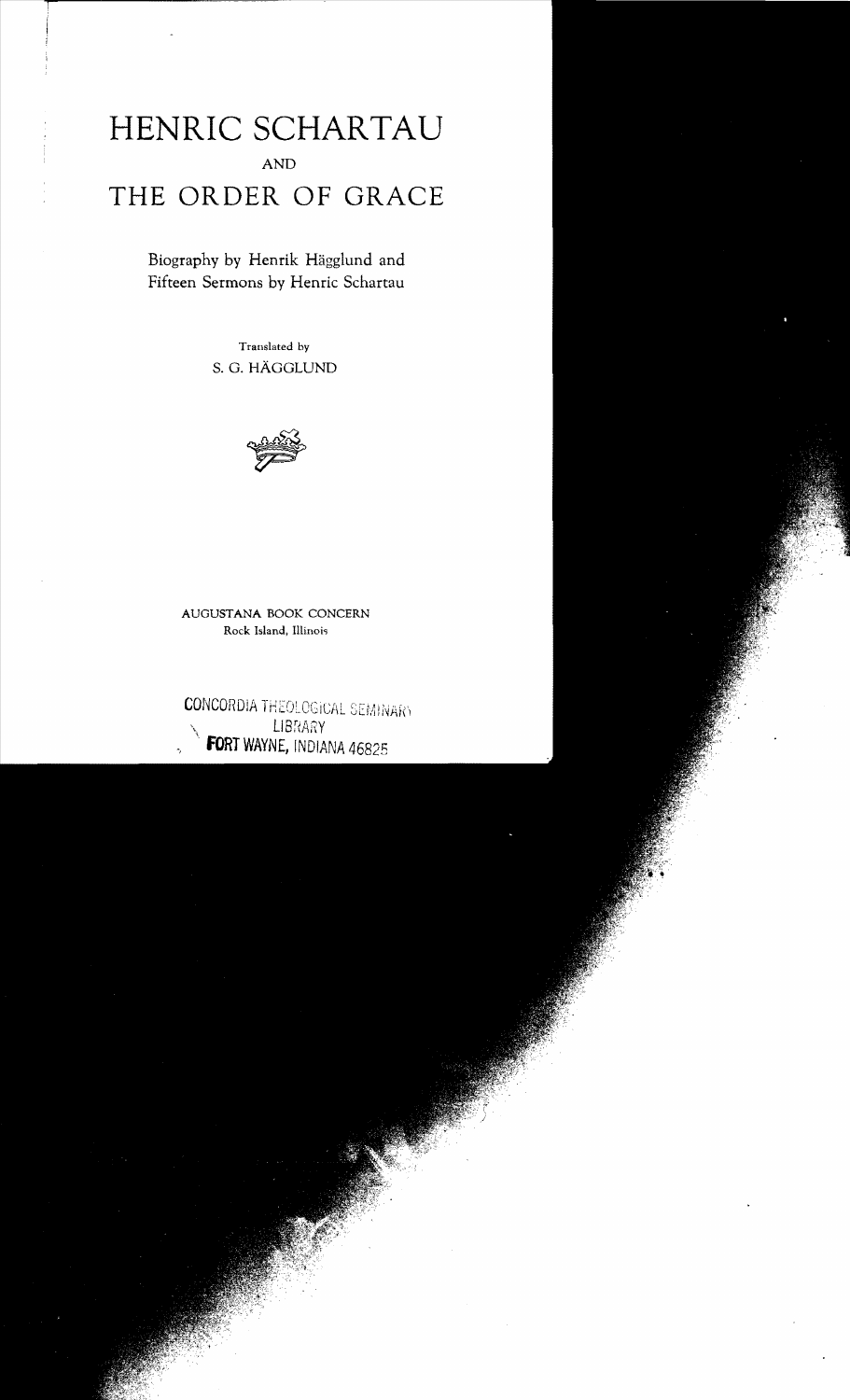COPYRIGHT, 1928 BY AUGUSTAN A BOOK CONCERN

the contract of the second



ROCK ISLAND, **ILL.**  AUGUSTANA BOOK CONCERN, PUBLISHERS 1928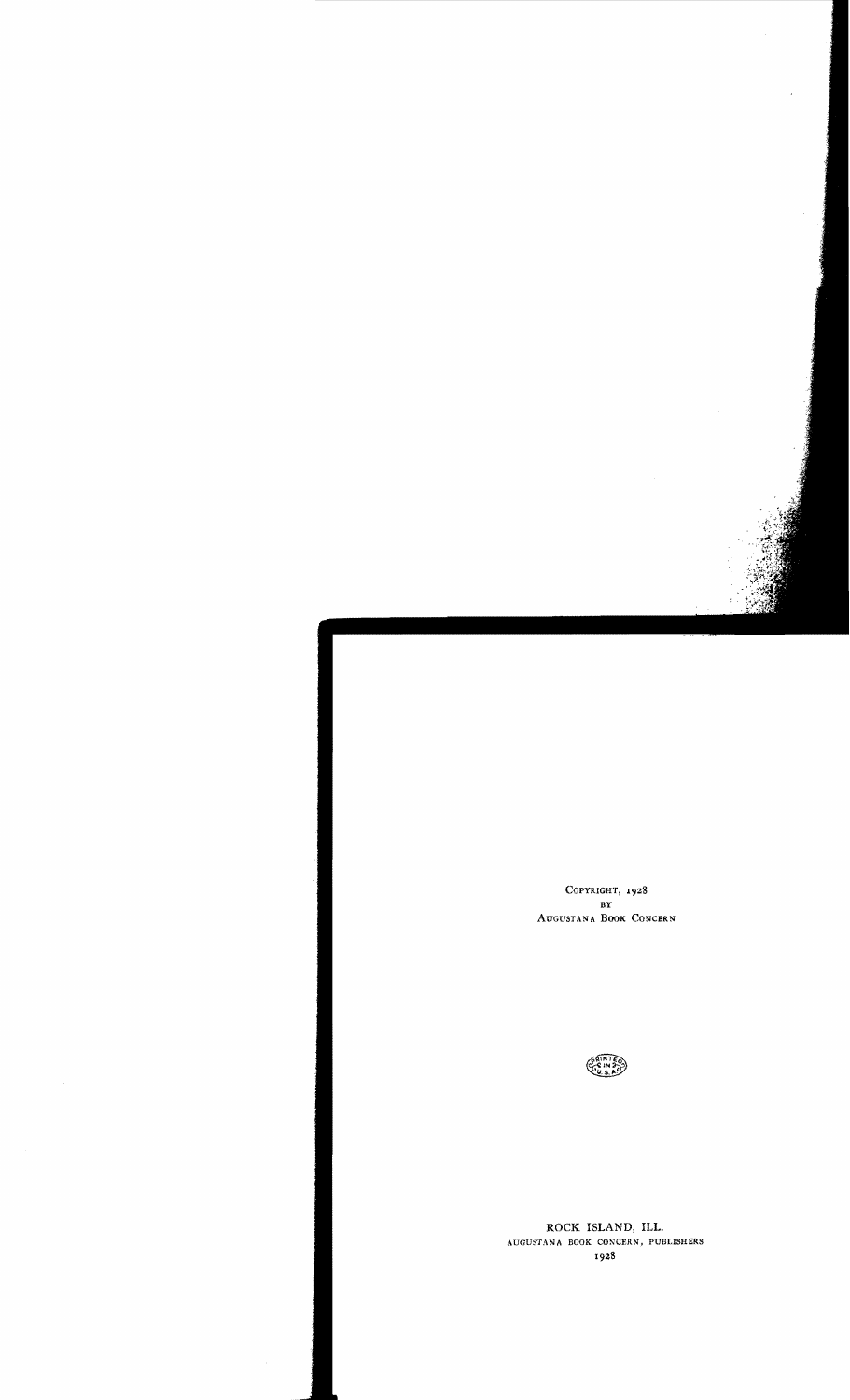# **Midsummer Day.**

## **Introduction.**

When a sinner has been awakened and the eyes of his understanding have been opened to see that he has been on an evil way, he also becomes aware that an innumerable multitude is found on that same way to perdition. When his heart has thereupon found peace, and when his soul has found assurance that he is on the way of life, then he looks about himself with a keen eve to find a few hidden Christians, and he listens attentively for the speech that might perchance betray a secret disciple of Jesus, whom he might get as his companion. He finds, however, that the multitnde is concerned about earthly gains and worldly pleasures, that a great number of those who appear to be somewhat different are in error, merely having the appearance of godliness, while only a very inconsiderable number "work out their salvation with fear and trembling."

His experience, then, agrees with the words of the Savionr, that they are few that find the way of life. Indeed, he sees that the number of those who rush to perdition is even larger than he had at first supposed. His heart is moved with amazement, mortifieation, and pity, and he wonders why so many people are thus unfortunate. Has not the Son of God made a suffieient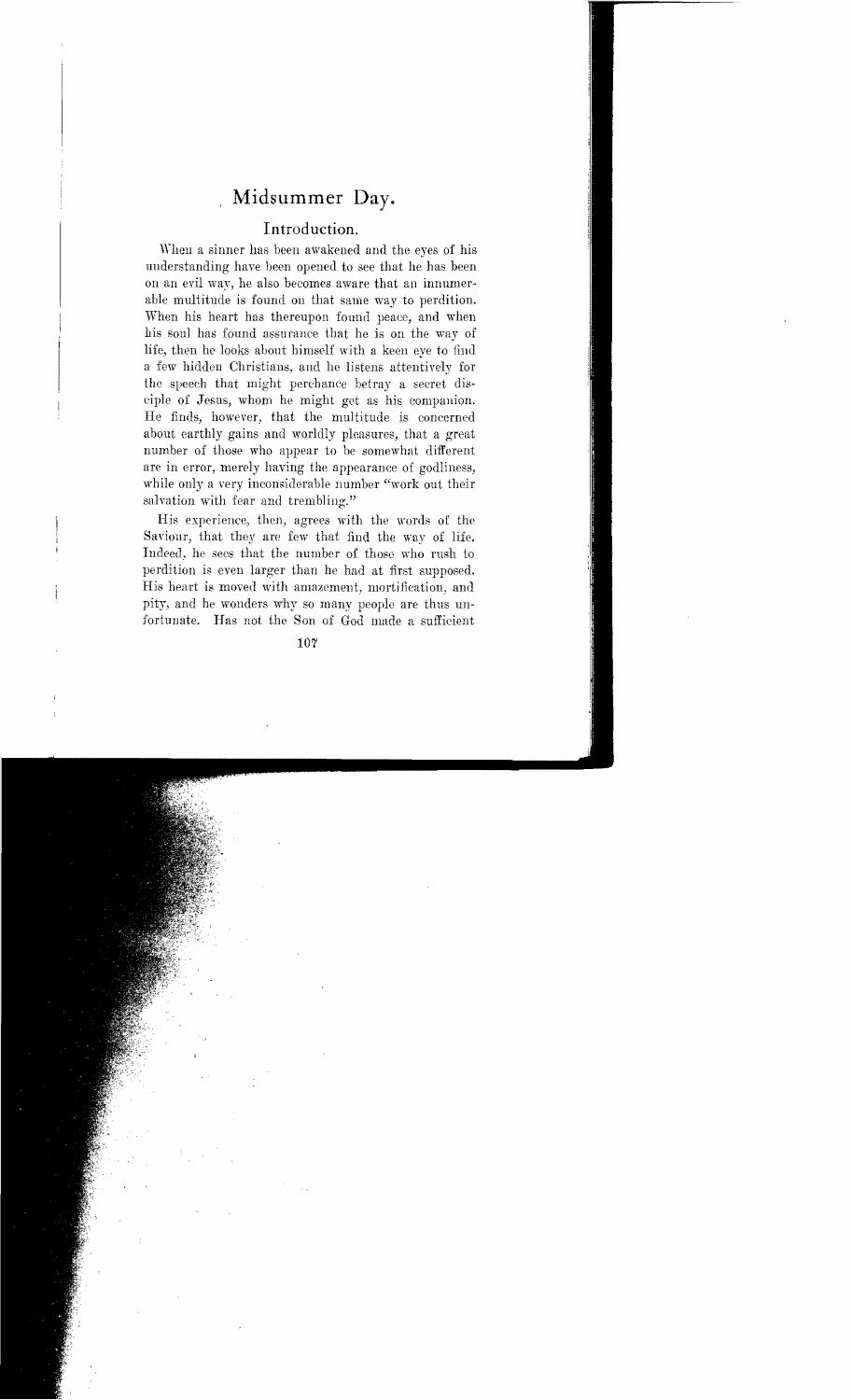payment, and are not His merits valid for all? Has not God in His Word shown Himself concerned about the salvation of all men, and has not His Word wrought mightily in those who have been moved thereby? The real reason for the deplorable state of affairs is none other than that which Jesus charged against Jerusalem, "How often would I have gathered thy children together ... and ye would not!" Nevertheless, this contrariness appears in so many ways and in so many different conditions that we have reason to say that there are many obstacles that would hinder people from entering upon the way of salvation. I have thought of mentioning seven of the most important of them, since it is impossible to count them all, not to say, describe them all. If some one, then, has in mind to get saved, though he has not yet begun to seek salvation in earnest, it is, indeed, very important to know the obstacles which would hinder him from accomplishing his purpose. It may be that you will recognize in some of the obstacles which I am going to mention the reason why all the grace of God shown you has hitherto been fruitless. It is very necessary for you to learn to know this, in order that you may with all your heart endeavor to have this obstacle removed, lest you lose your inheritance of eternal joy.

### **Prayer.**

o God of infinite love, it is 'I'hy will that all men should be saved; Thou hast not laid any obstacles in the way; Thou canst and Thou wilt remove the obstacles which originate from ourselves and our spiritual foes. Teach us by Thy Word to know that which still re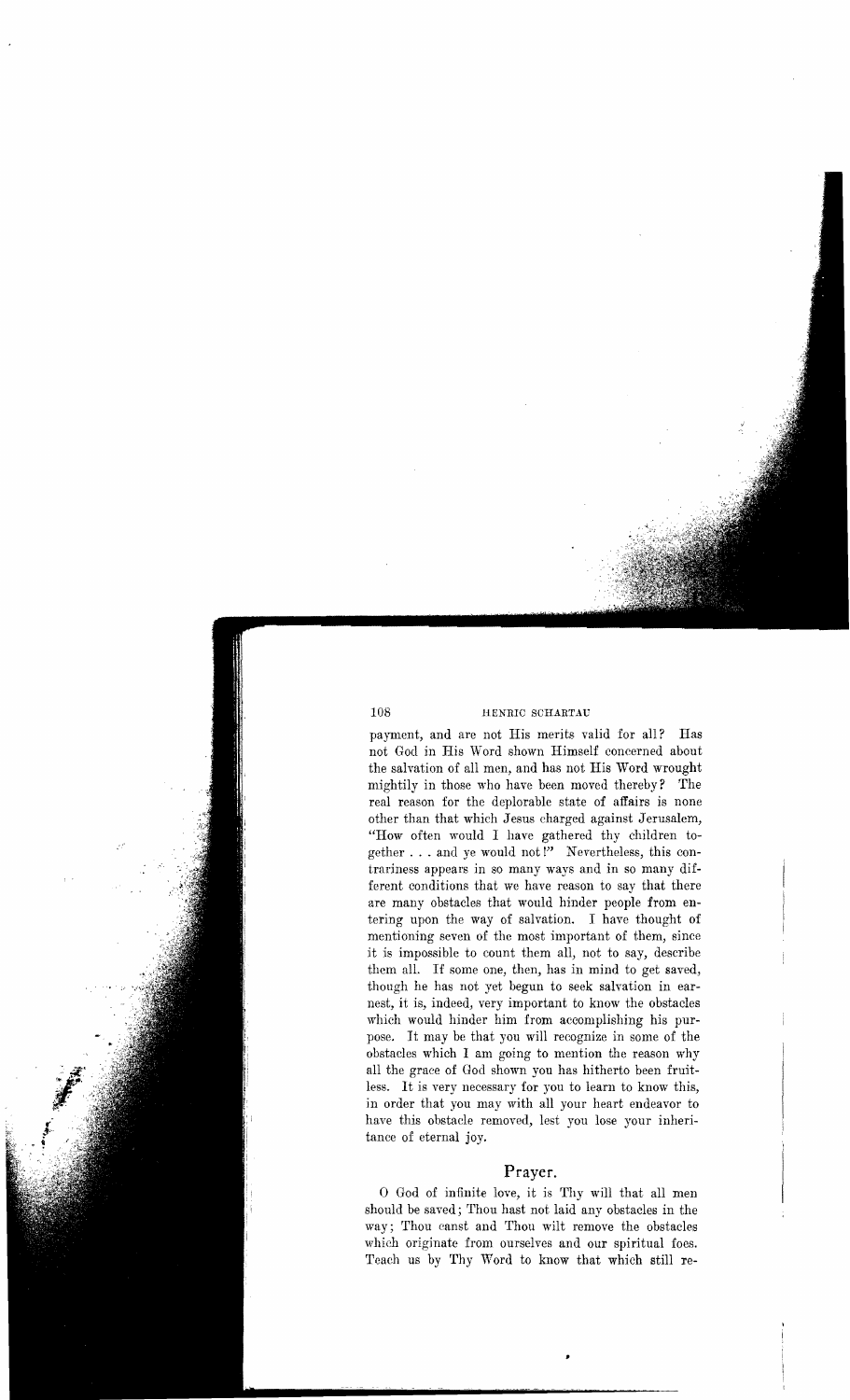strains us, and make us deeply concerned, by Thy gracious help, to have removed the obstacle which would hinder our entrance and progress on the way of salvation. "Our Father," etc.

#### Exegesis.

God commands His servants to comfort His people, which He had chosen and redeemed. First, He gives the assurance that the time of deliverance was approaching from the Babylonian captivity and from sins by the fulfillment of the redemption in Jesus Christ. Secondly, He testifies that they already had the forgiveness of sins and a blessing twice as great as the curse which they had brought over themselves by their sins. Thirdly, John the Baptist, the precursor of Jesus, was to instruct the people of the New Covenant how to accept the Saviour of the world upon His coming in human flesh. To this end, the obstacles in His way must be removed, in order that Jesus might find free entrance into the hearts of sinners. Whereas it is necessary in the very first instance to know the obstacles which are to be removed, I shall present the following.

#### Proposition.

#### A FEW OF THE WORST OBSTACLES IN THE WAY OF A TRUE CONVERSION

1. Gross ignorance is as great an obstacle in the way of a true conversion as a great mountain is where a new road is to be made.

Ignorance is very great among some people. They do not know the basis of their salvation, nor how they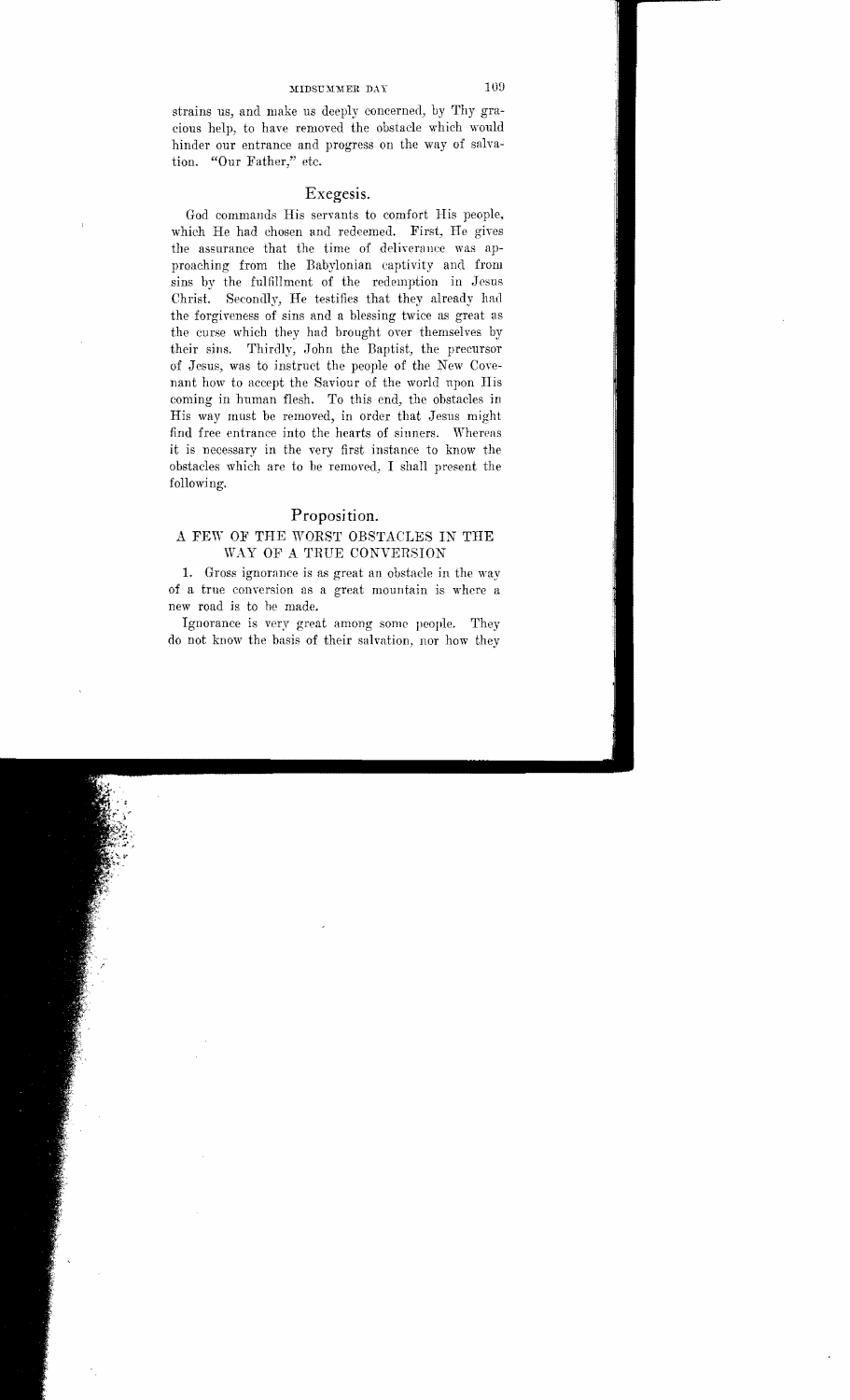shall be saved, and still less how they are to rightly use the means of grace. The matter of salvation is quite foreign to them. They are not used to the Word of God. It is, then, not strange that they do not understand what is being preached, nor that they remain<br>quite as unmoved as if they could not hear. Hence, quite as unmoved as if they could not hear. these people live and die with the most pitiable and unreasonable conceptions of the fear of God. They unreasonable conceptions of the fear of God. depart as if by chance. They suppose that, since they do no more evil than they feel constrained to for their livelihood, and since they go to church occasionally and even participate in the Lord's Supper twice a year, they surely can go nowhere else than to heaven. But it is quite as impossible to have faith in God before one knows Him as it is to drive across steep mountains before a road is made. It is impossible to come to heaven before one knows the way thither, and to escape from hell if one has never been concerned about it.

2. Another obstacle, quite as great, arises, when a person gives way to his natural antipathy. A feeling of repugnance to religious matters is found among all people. It is subdued by the first movements of grace, but Satan is a past master in the art of quickening it anew. It could be conquered, if you carefully guarded the grace received and made room for it in yonr heart, if you used the power thus received to fight against yourself. Unless you do so, you will soon grow weary of the Word; its representations become repugnant and later unbearable. You will not accept them, and, for no other reason than this, that you do not wish to, that it is repugnant to you. In this way your condition will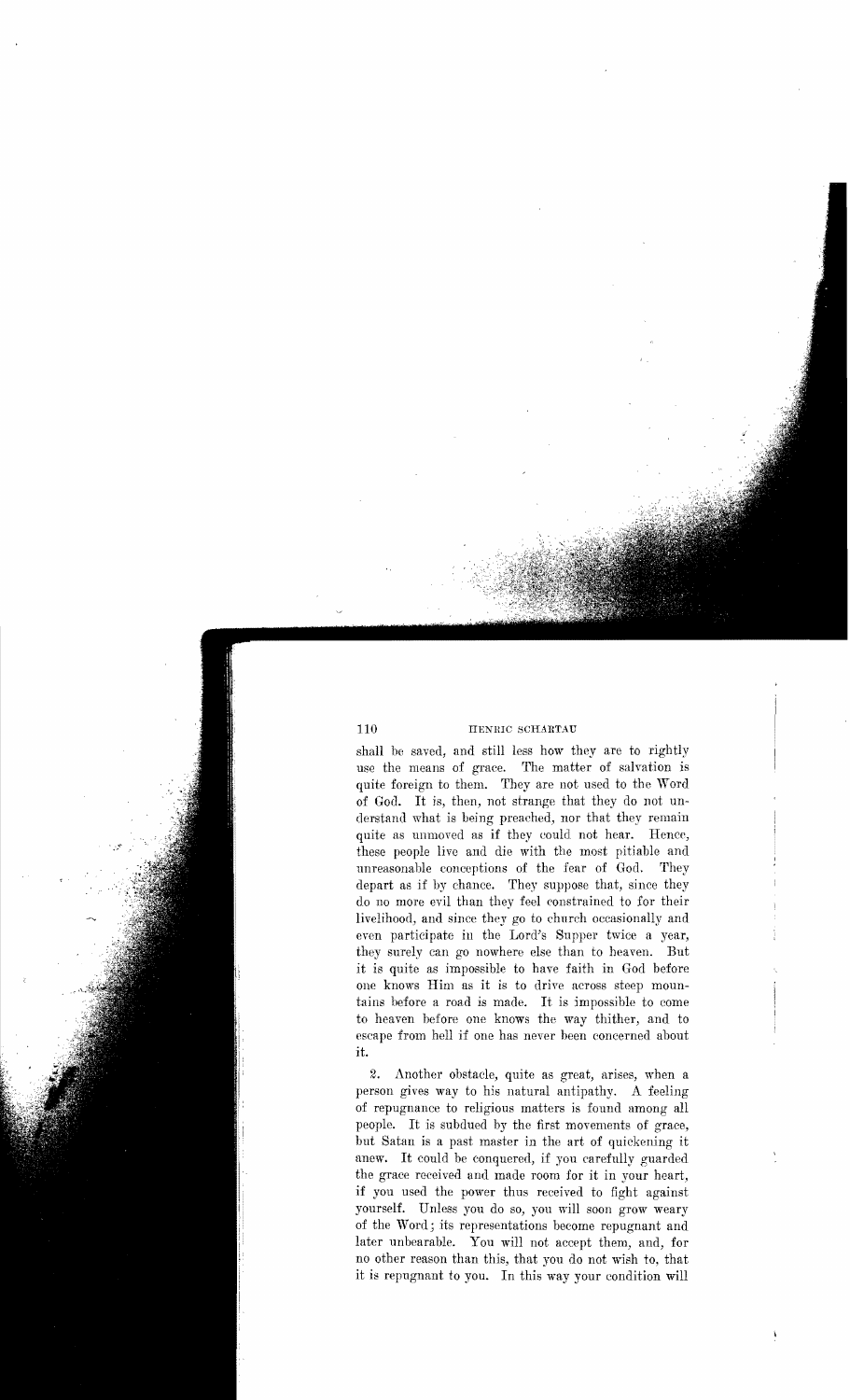not improve, for God does not force His grace upon anyone, and no one will be converted against his will.

3. Some who have been visited by grace are immediately overcome by their sinful habits and by the power of evil desires. This obstacle is in comparison with the two former like a hill over against a mountain, but a hill can be a very ugly hindrance in the way. While sinners are being moved by the Word, their lusts are subdued and, as it were, removed, but the forces of grace are not always equally active. After a time of great activity they frequently subside, leaving a person to himself. Then new incentives and opportunities to sin make their appearance. The lusts are again awakened and rise to their former intensity. The perceptions of grace, tears, longings, and determinations disappear as though they had been mere dreams. The sinner is overcome and laid prostrate in sin, leaving not the slightest trace of the grace which had wrought so mightily in his heart, and he cannot conceive the possibility of any other condition.

4. Some are so entangled in the world that they cannot extricate themselves. Their condition is like that of one traveling over a region filled with rolling hills. There are constant ups and downs, and ere one such experience ends another begins. Sometimes they are possessed with the advantages of earthly prosperity, and then again they are busy endeavoring to overcome the difficulties of adversity. They scarcely catch sight of anything better in the Word, nor become convinced of its necessity ere something turns up, hindering them from pressing onwards. Shortly after their return home from church and, indeed, frequently before they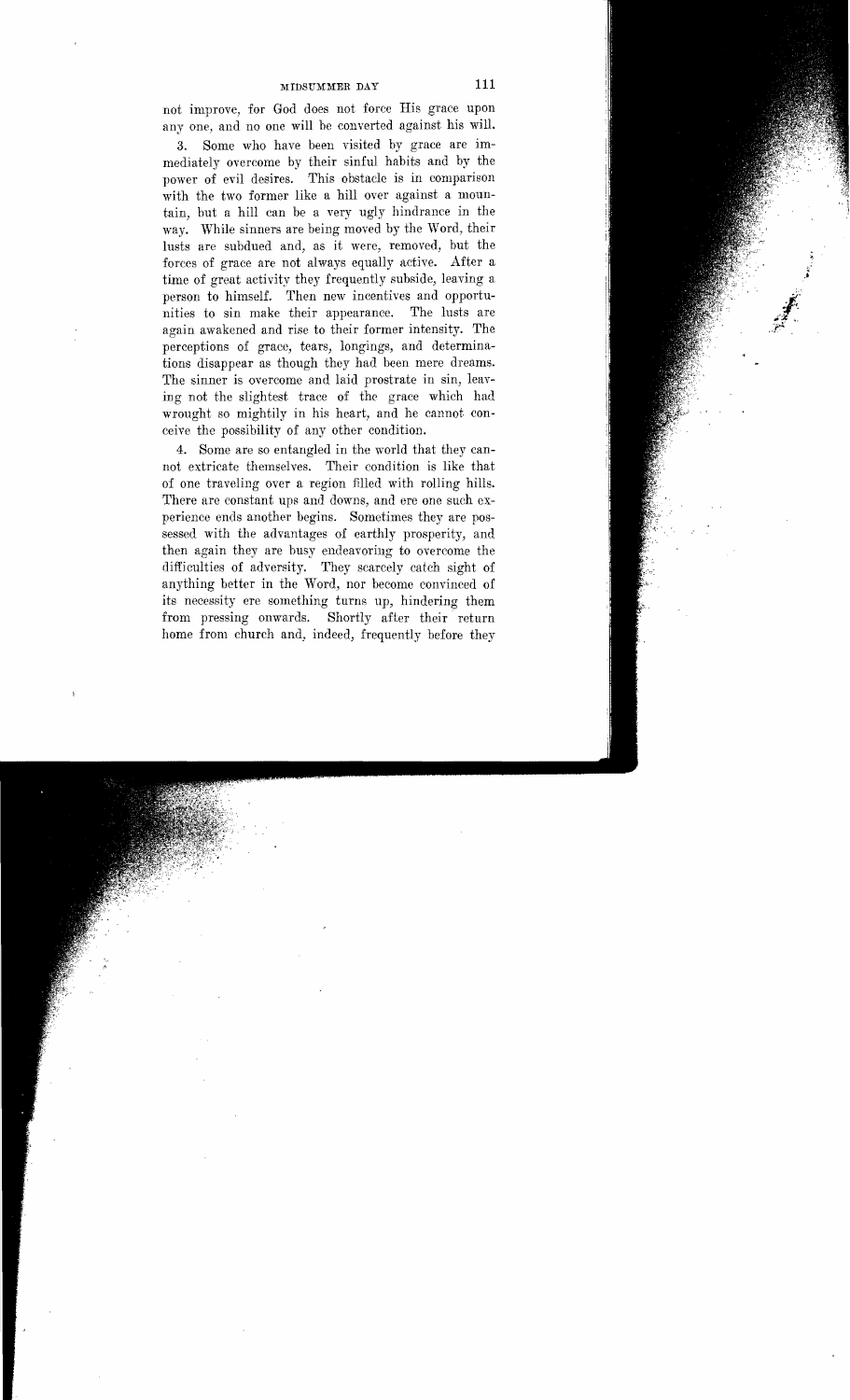have time to close the book they are reading at home, something happens that must be attended to, something invites their attention from the heavenly and invisible verities back down to things visible, something occupies the room in their heart, where the Word of God was about to take root. Sometimes it is their friends and comrades in vanity who attract them back to their evil ways. The sinner finds it quite impossible to refuse to follow and in their company he soon gets far away from the narrow gate of repentance and from the true way of life which he had so nearly approached. Here is verificd not only the word of Jcsus concerning the rich, "How hardly shall they that have riches enter into the kingdom of God," but also the saying of Paul concerning those who indeed are not rich but would love to be wealthy, "They that desire to be rich fall into temptation and a snare and many foolish and hurtful lusts, such as drown men in destruction and perdition."

5. Some are hindered by cowardly weakness. They fear the pangs of contrition, which they imagine to be very grievous. This obstacle may be compared with the valleys mentioned in our text. Those who are in this way hindered from conversion experience a sense of dizziness like those who are about to descend into a deep valley. They see only the depths, and it appears as though they were about to fall therein, though, if they proceeded, step by step, they would soon, without any harm, arrive at the bottom. This hindrance often comes from a too lenient bringing up in the home. Their parents may have spoiled them from early childhood carefully shielding them from everything which might have caused them grief. Some look upon sorrow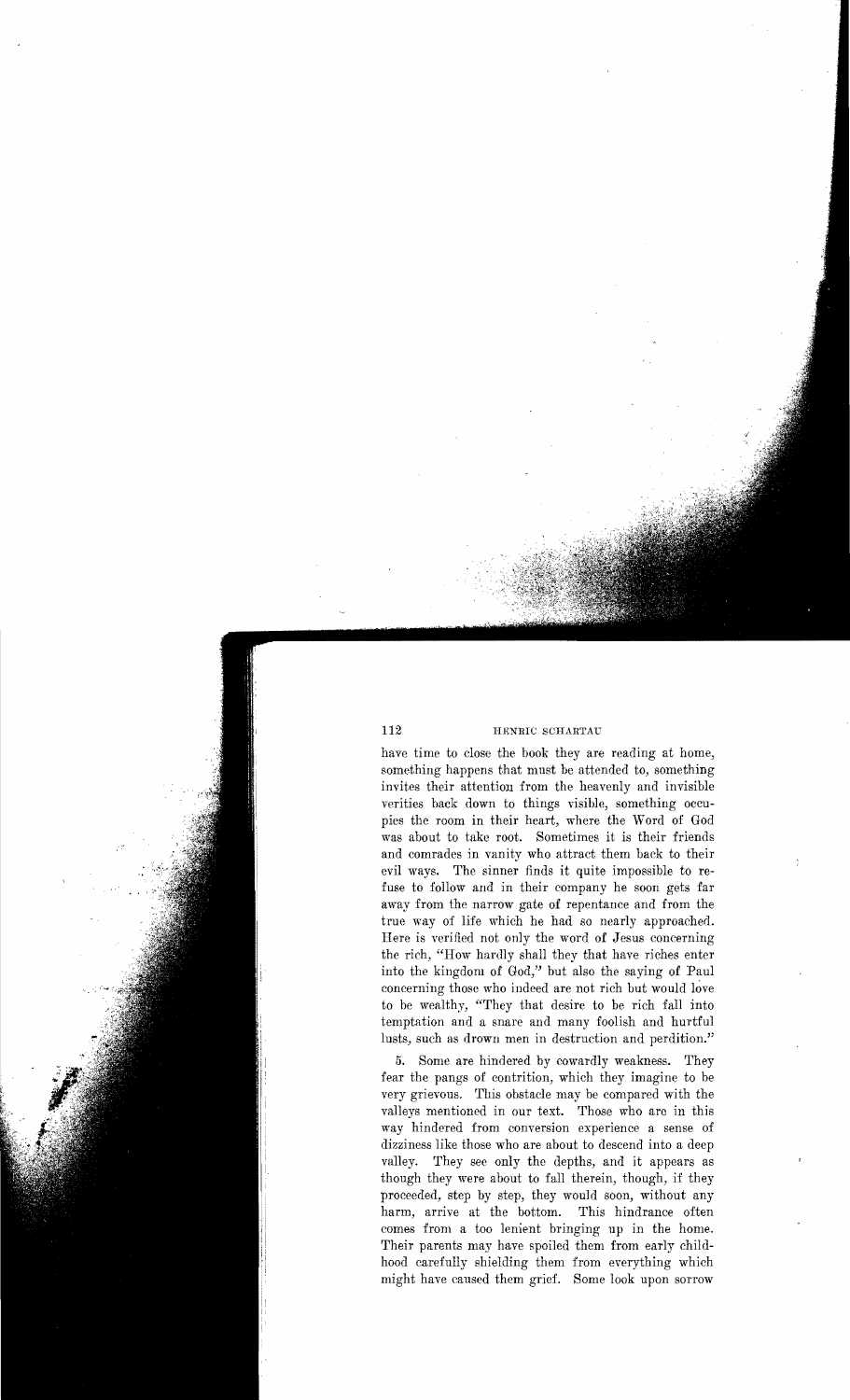as the greatest calamity which can happen to them and, hence, studionsly avoid everything which might make them sad. The unconverted often entertain the preconceived notion that conversion begins with despair and is followed by unceasing anxiety. This prejudice easily finds entrance into weak souls. If they experience any sorrow over their sins, they look upon it as the precursor of something worse. They therefore make haste to get rid of it and are very much concerned, lest<br>they again come into such a condition. Yes, even they again come into such a condition. though they know by their own experience or by information that the discipline of grace is very moderate, it nevertheless seems too grievous for them. The present is everything to them, and the future seems to them as non-existing. To escape "godly sorrow," they proceed along the way that leads to eternal "weeping and gnashing of teeth." They choose to taste the bitterness of eternal death, "where their worm dieth not, and the fire is not quenched;' rather than to endure the feeling of sinful depravity for a season.

6. Some have gotten into the habit of considering everything frivolously. They cannot entertain the first impression of grace long enough to attain stability. Their mind and behavior resemble the crooked roads in our text, which slant from one side to the other and often cause the traveler to fall. Some people do not adhere long to one thing, but grasp for something else, and they never take anything in earnest. They consider it all as trivial. Such minds are easily touched by the Word, but their emotions quite as easily vanish away. If everything pertaining to conversation could be finished during the brief moment while their emo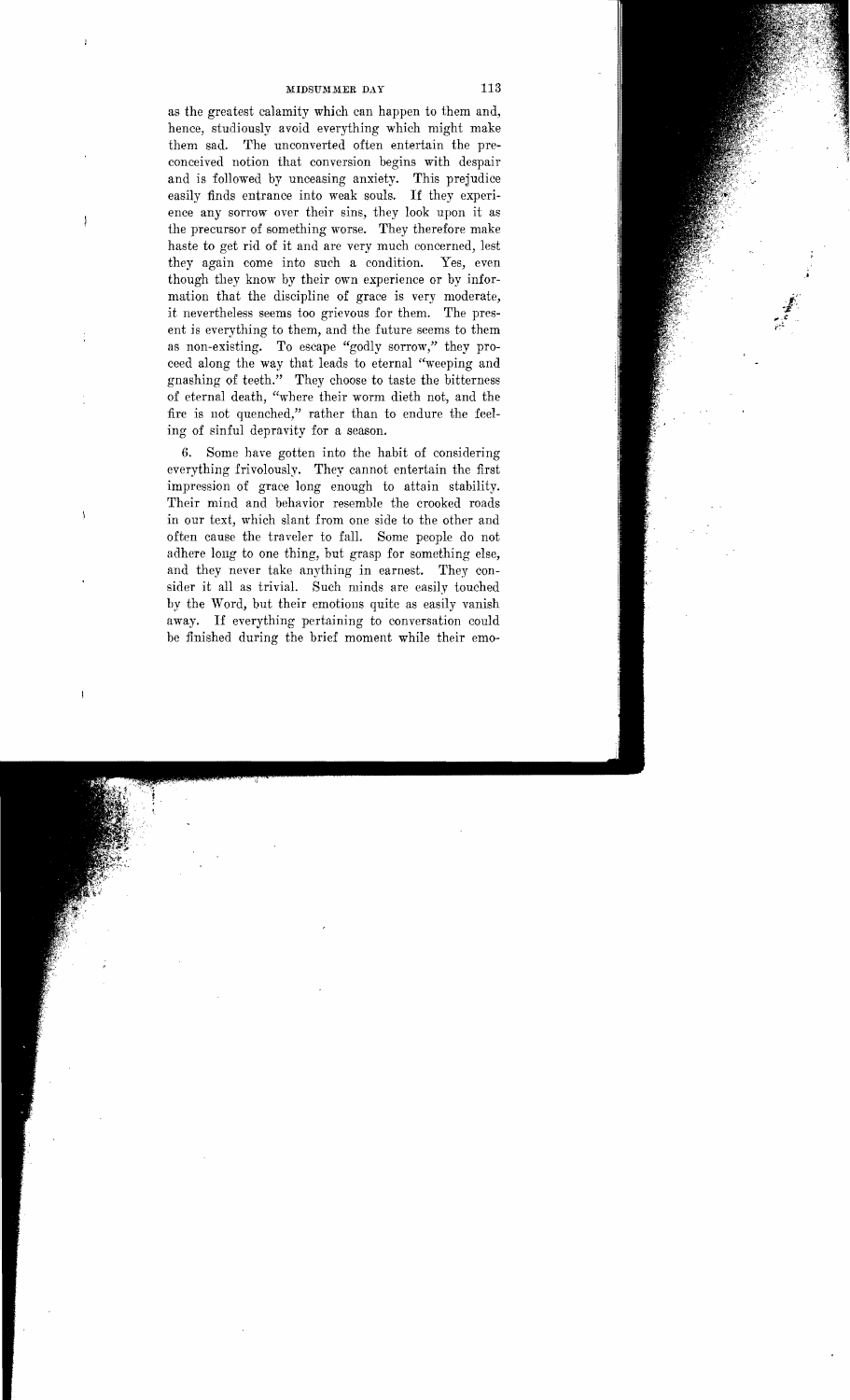tions last, they would be converted, but they cannot bear to take the matter under more serious and prolonged consideration. They scarcely have time to wipe their tears away, ere their minds take flight to something quite different and their thoughts wander far away from the kingdom of God. While they thus dance about the brink of eternity, they unexpectedly fall into its depths, pass unprepared out of time, and proceed with laughter and jesting to the place of torment.

7. Some are hindered by their egotism, false timidity and fearfulness of men. They are like men journeying along a stony road full of jutting unevenness. They constantly become hurt and wounded and eventually grow tired and weary. When the Word is preached aright it happens even to-day, as it did when Jesus himself taught, as we read in John 12. 42, "Even of the rulers many believed on Him, but they did not confess it, lest they should be put out of the synagogue." 'l'hey wish to be Christians, but in such a way as cannot long endure. They do not wish to confess their Saviour's name before the world, but desire to be disciples in secret. The sneer of the world for the confessors of Jesus hurts their ambition. Hence, they wish to have their Christianity concealed in their hearts to their own satisfaction, but they do not wish to have it revealed in their outward behavior to the glory of the Saviour. They take care lest any one might see them reading the Word of God or find them engaging in prayer. They are thus frequently hindered from Scripture reading and prayer, because they do not wish to let anyone see it. They are often tempted to feel ashamed of Jesus, and so they make themselves deserv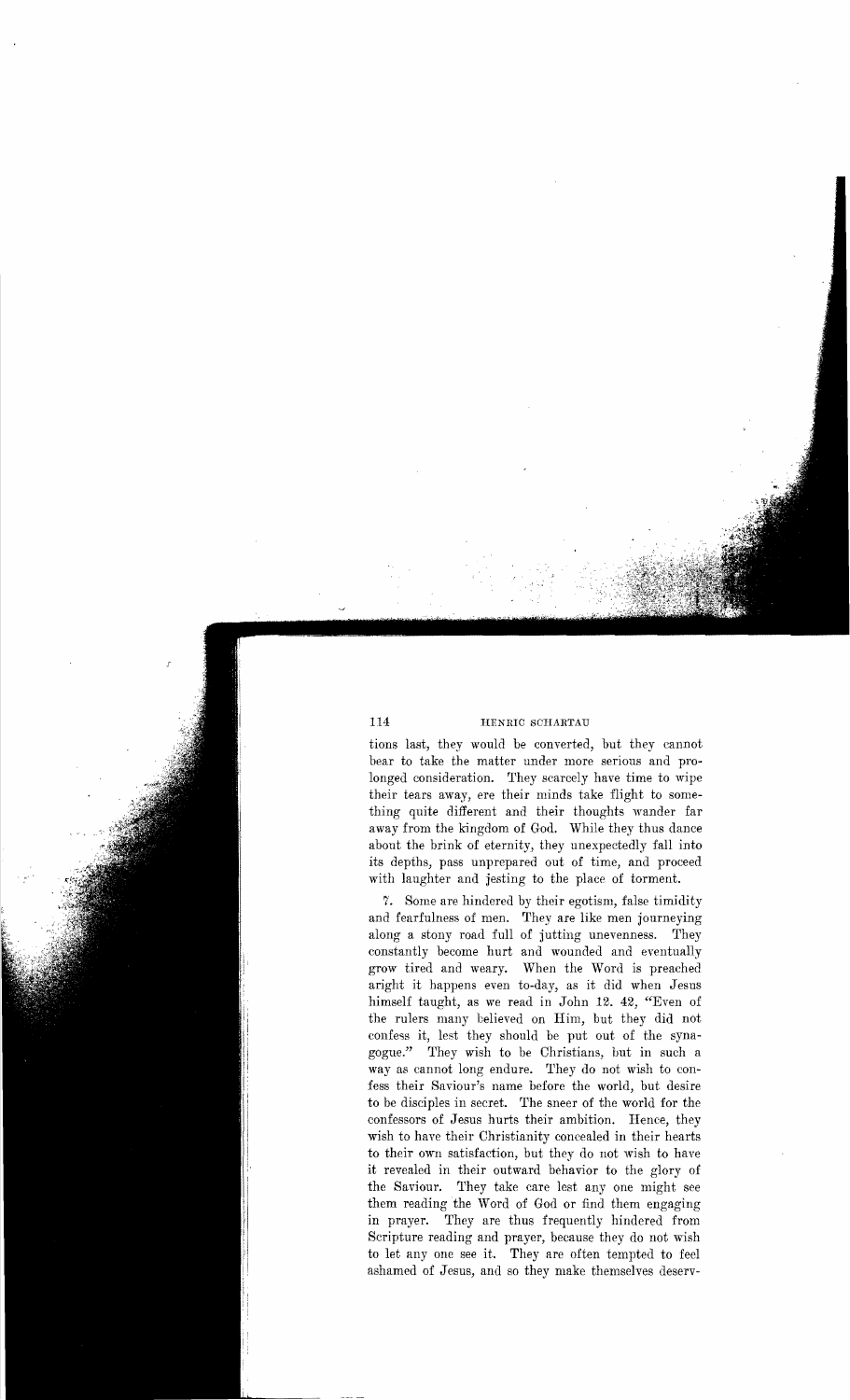ing of the punishment which will be their lot; for Jesus says, "The Son of man also shall be ashamed of them, when He cometh in the glory of His Father with the holy angels." Occasionally they come into quite as dangerous a position as that of Peter, when, like him, they wish to be in the palace of the high priest without being known as belonging to Jesus of Nazareth. It may then happen that, upon being addressed by the men of the world, and in order to escape from their taunts, they blush and stammer something like Peter, "I know not the man." Alas, before the secret work of grace in them can grow in power, as in the case of Nicodemus and Joseph of Arimathæa, finally breaking forth in action, it may be choked to death, like an infant covered too well. At any rate, they continually become hurt and wounded on so uneven a way, and some grow weary with it all. Like Pilate they consider it quite impossible to set Jesus at liberty if they can not do this with the consent of the worldly-minded. They excuse themselves, wash their hands in water, and blame others whose behavior they imagine relieves themselves of all responsibility.

#### Application.

Have yon among all these obstacles described recognized that which has hindered you from a true conversion, and can you nevertheless allow this hindrance to remain in your way? If so, how are you going to reach the gate of heaven? If you wish to be hindered from entering the kingdom of God, does not this imply that you wish to be lost? "No," you say, "I wish to be saved." Yes, but you wish to retain such matters as of necessity must hinder you from coming to heaven. You